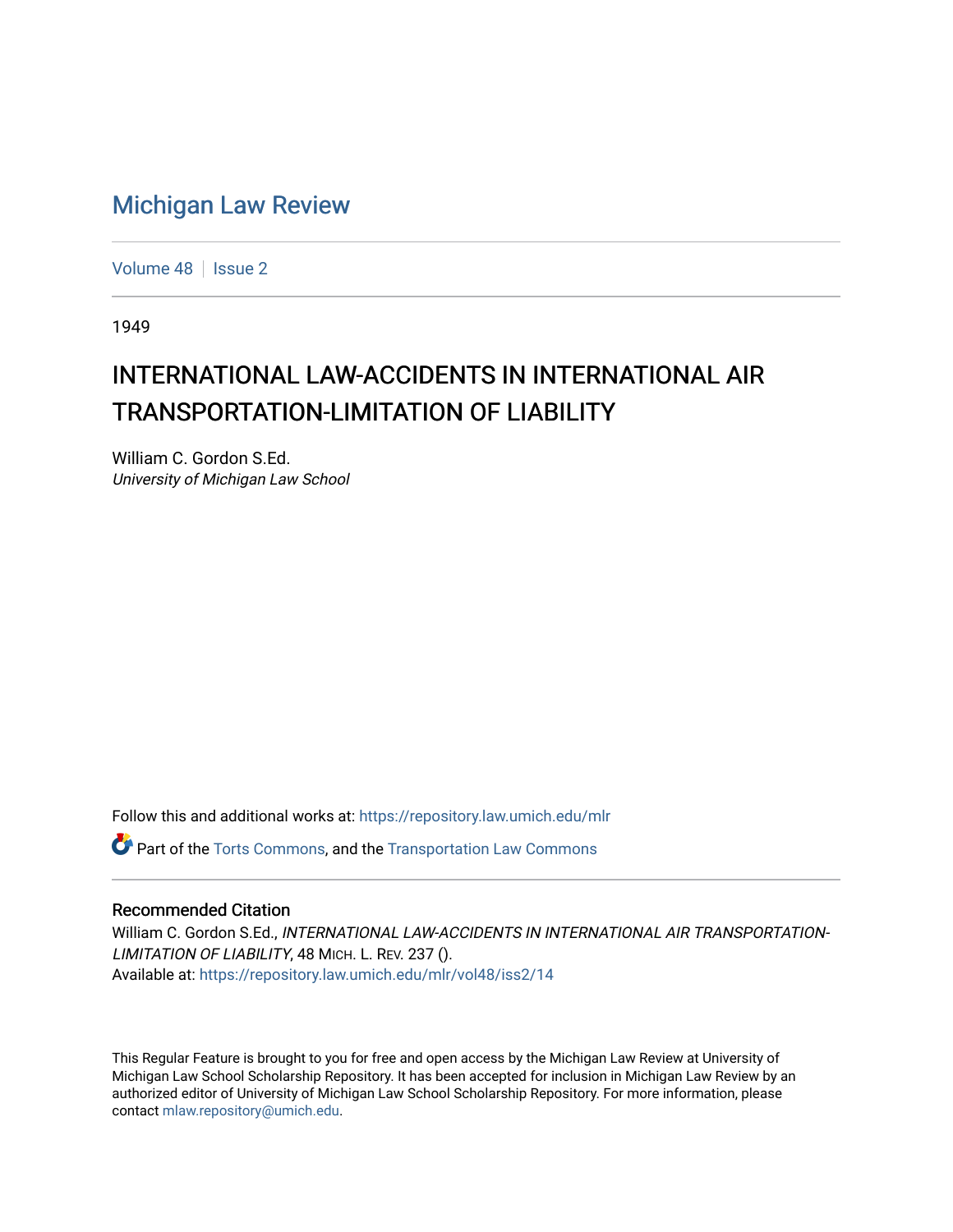INTERNATIONAL LAW-ACCIDENTS IN INTERNATIONAL AIR TRANSPORTATION-LIMITATION OF LIABILITY-Plaintiff, known professionally as Jane Froman, sought damages of one million dollars for injuries received when defendant's transatlantic plane crashed at Lisbon, Portugal. Before the flight, defendant prepared tickets for plaintiff and other passengers scheduled to entertain troops overseas and delivered them to a USO Camp Shows' employee in charge of arranging transportation for the group. Plaintiff had not expressly authorized the USO employee to receive the ticket in her behalf. She was unaware of the plane's exact destination. *Held,* a ticket invoking the liability limitations of the Warsaw Convention was delivered as a matter of law. *Ross v. Pan American Airways,* 299 N.Y. 88, 85 N.E. (2d) 880 (1949).1

The International Air Transportation Convention signed at Warsaw is the only treaty limiting liability of air carriers to which the United States is a party.<sup>2</sup> When applicable, the treaty overrides local laws denying limitation of the amount recoverable for accidents occurring in the course of transportation.3 The convention operates when a passenger ticket is "delivered"4 calling for passage in "international transportation."5 The majority of the court held that the "contract made

1 Also found in 1949 U.S. Av. REP. 168.

<sup>2</sup>49 Stat. L. 3000 et seq. (1934). The text is also found in U.S. TREATY SBRIES 876 (1934), 5 Hunson, INTERNATIONAL LEGISLATION 100 (1936). See, in general, RHYNE, AVIATION ACCIDENT LAW (1947); GOEDHUIS, NATIONAL AIR LEGISLATIONS AND THE WAR-SAW CONVENTION (1937); 4 HACKWORTH, DIGEST OF INTERNATIONAL LAW 369-376 (1942); Orr, ''The Warsaw Convention," 31 Va. L. Rev. 423 (1945); Knauth, "Some Notes on the Warsaw Convention of 1929," 14 J. Am L. & CoMM. 44 (1947).

<sup>3</sup>Wyman v. Pan American Airways, 293 N.Y. 878, 59 N.E. (2d) 785 (1944), cert. den. 324 U.S. 882, 65 S.Ct. 1029 (1945).

<sup>4</sup>The convention provides that the carrier may not avail itself of the liability limitations "if the carrier accepts a passenger without a passenger ticket having been delivered." 49 Stat. L. 3000 at 3015, art. 3 (1934).

5 Id. at 3014, art. 1. For purposes of the convention, international transportation means "any transportation, in which, according to the contract made by the parties, the place of departure and the place of destination  $\ldots$  are situated either within the territories of two of the High Contracting Parties, or within the territory of a single High Contracting Party if there is an agreed stopping place within a territory . . . of another power, even though that power is not a party to this convention." The ticket in the instant case called for carriage from New York via Lisbon to London. Thus, the ticket itself, qualifies as "international transportation," even though Portugal is not a party to the convention.